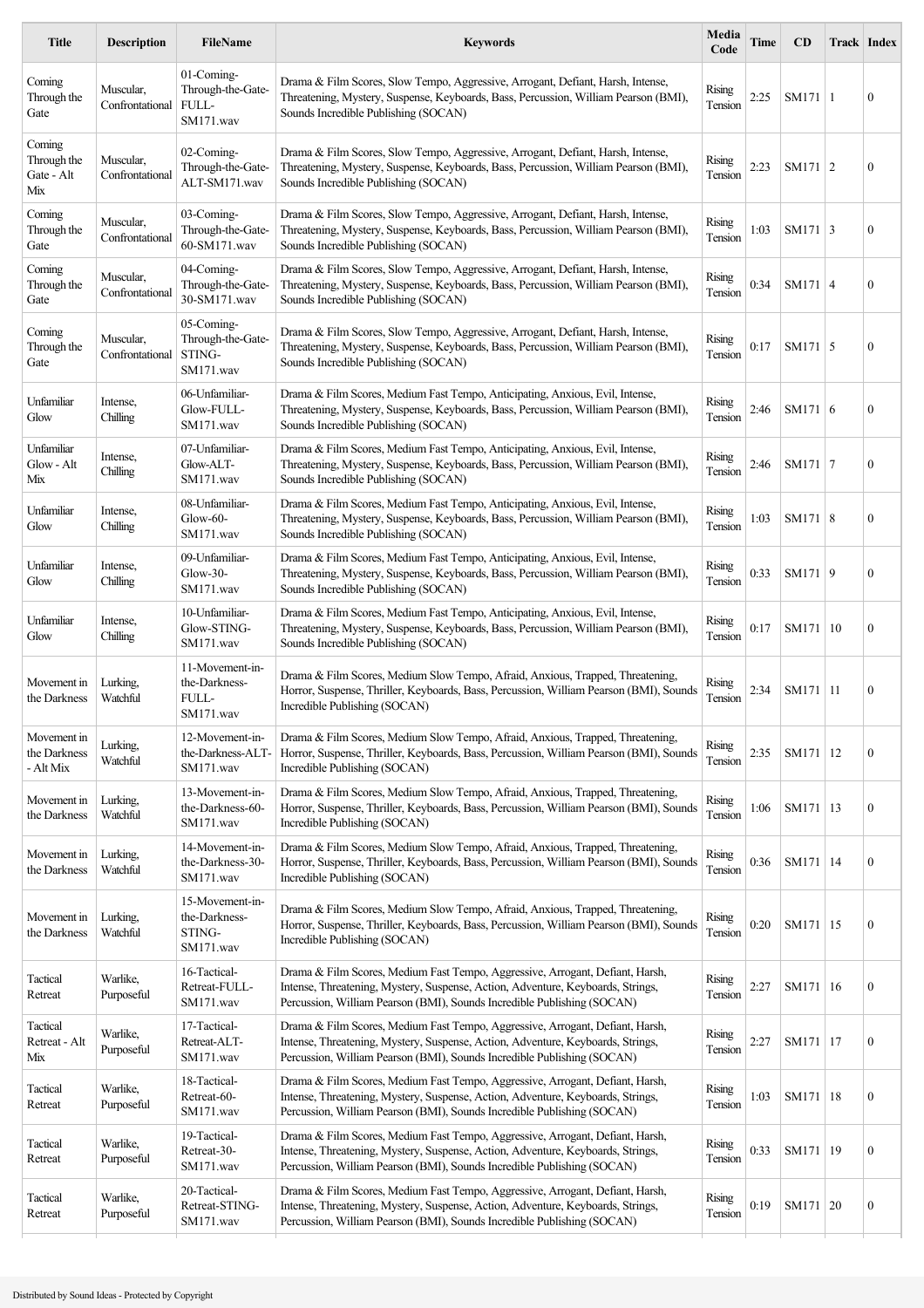| Restless<br>Desperation              | Threatening,<br>Pressing | 21-Restless-<br>Desperation-<br>FULL-<br>SM171.wav  | Drama & Film Scores, Medium Fast Tempo, Afraid, Anxious, Trapped, Threatening,<br>Horror, Suspense, Thriller, Percussion, Bass, Keyboards, William Pearson (BMI), Sounds<br>Incredible Publishing (SOCAN)                                                                | Rising<br>Tension        | 2:17 | SM171 21 |    | $\boldsymbol{0}$ |
|--------------------------------------|--------------------------|-----------------------------------------------------|--------------------------------------------------------------------------------------------------------------------------------------------------------------------------------------------------------------------------------------------------------------------------|--------------------------|------|----------|----|------------------|
| Restless<br>Desperation -<br>Alt Mix | Threatening,<br>Pressing | 22-Restless-<br>Desperation-ALT-<br>SM171.wav       | Drama & Film Scores, Medium Fast Tempo, Afraid, Anxious, Trapped, Threatening,<br>Horror, Suspense, Thriller, Percussion, Bass, Keyboards, William Pearson (BMI), Sounds<br>Incredible Publishing (SOCAN)                                                                | Rising<br>Tension        | 2:16 | SM171 22 |    | $\boldsymbol{0}$ |
| Restless<br>Desperation              | Threatening,<br>Pressing | 23-Restless-<br>Desperation-60-<br>SM171.wav        | Drama & Film Scores, Medium Fast Tempo, Afraid, Anxious, Trapped, Threatening,<br>Horror, Suspense, Thriller, Percussion, Bass, Keyboards, William Pearson (BMI), Sounds<br>Incredible Publishing (SOCAN)                                                                | Rising<br>Tension        | 1:06 | SM171 23 |    | $\boldsymbol{0}$ |
| Restless<br>Desperation              | Threatening,<br>Pressing | 24-Restless-<br>Desperation-30-<br>SM171.wav        | Drama & Film Scores, Medium Fast Tempo, Afraid, Anxious, Trapped, Threatening,<br>Horror, Suspense, Thriller, Percussion, Bass, Keyboards, William Pearson (BMI), Sounds<br>Incredible Publishing (SOCAN)                                                                | Rising<br>Tension        | 0:35 | SM171 24 |    | $\boldsymbol{0}$ |
| Restless<br>Desperation              | Threatening,<br>Pressing | 25-Restless-<br>Desperation-<br>STING-<br>SM171.wav | Drama & Film Scores, Medium Fast Tempo, Afraid, Anxious, Trapped, Threatening,<br>Horror, Suspense, Thriller, Percussion, Bass, Keyboards, William Pearson (BMI), Sounds<br>Incredible Publishing (SOCAN)                                                                | Rising<br>Tension        | 0:20 | SM171 25 |    | $\boldsymbol{0}$ |
| Restricted<br>Access                 | Stormy,<br>Stalking      | 26-Restricted-<br>Access-FULL-<br>SM171.wav         | Drama & Film Scores, Medium Fast Tempo, Anxious, Trapped, Evil, Hostile, Intense,<br>Jarring, Threatening, Horror, Suspense, Thriller, Action, Adventure, Percussion, Bass,<br>Keyboards, William Pearson (BMI) and Charles Bunch (BMI), Sounds Incredible<br>Publishing | <b>Rising</b><br>Tension | 2:27 | SM171 26 |    | $\boldsymbol{0}$ |
| Restricted<br>Access - Alt<br>Mix    | Stormy,<br>Stalking      | 27-Restricted-<br>Access-ALT-<br>SM171.wav          | Drama & Film Scores, Medium Fast Tempo, Anxious, Trapped, Evil, Hostile, Intense,<br>Jarring, Threatening, Horror, Suspense, Thriller, Action, Adventure, Percussion, Bass,<br>Keyboards, William Pearson (BMI) and Charles Bunch (BMI), Sounds Incredible<br>Publishing | Rising<br>Tension        | 2:27 | SM171 27 |    | $\boldsymbol{0}$ |
| Restricted<br>Access                 | Stormy,<br>Stalking      | 28-Restricted-<br>Access-60-<br>SM171.wav           | Drama & Film Scores, Medium Fast Tempo, Anxious, Trapped, Evil, Hostile, Intense,<br>Jarring, Threatening, Horror, Suspense, Thriller, Action, Adventure, Percussion, Bass,<br>Keyboards, William Pearson (BMI) and Charles Bunch (BMI), Sounds Incredible<br>Publishing | Rising<br>Tension        | 1:05 | SM171    | 28 | $\boldsymbol{0}$ |
| Restricted<br>Access                 | Stormy,<br>Stalking      | 29-Restricted-<br>Access-30-<br>SM171.wav           | Drama & Film Scores, Medium Fast Tempo, Anxious, Trapped, Evil, Hostile, Intense,<br>Jarring, Threatening, Horror, Suspense, Thriller, Action, Adventure, Percussion, Bass,<br>Keyboards, William Pearson (BMI) and Charles Bunch (BMI), Sounds Incredible<br>Publishing | Rising<br>Tension        | 0:35 | SM171    | 29 | $\boldsymbol{0}$ |
| Restricted<br>Access                 | Stormy,<br>Stalking      | 30-Restricted-<br>Access-STING-<br>SM171.wav        | Drama & Film Scores, Medium Fast Tempo, Anxious, Trapped, Evil, Hostile, Intense,<br>Jarring, Threatening, Horror, Suspense, Thriller, Action, Adventure, Percussion, Bass,<br>Keyboards, William Pearson (BMI) and Charles Bunch (BMI), Sounds Incredible<br>Publishing | <b>Rising</b><br>Tension | 0:19 | SM171 30 |    | $\boldsymbol{0}$ |
| <b>Under Protest</b>                 | Menacing,<br>Dangerous   | 31-Under-Protest-<br>FULL-<br>SM171.wav             | Drama & Film Scores, Medium Tempo, Afraid, Anxious, Trapped, Threatening, Horror,<br>Suspense, Thriller, Keyboards, Bass, Percussion, William Pearson (BMI) and Charles<br>Bunch (BMI), Sounds Incredible Publishing (SOCAN)                                             | Rising<br>Tension        | 2:01 | SM171 31 |    | $\boldsymbol{0}$ |
| <b>Under Protest</b><br>- Alt Mix    | Menacing,<br>Dangerous   | 32-Under-Protest-<br>ALT-SM171.wav                  | Drama & Film Scores, Medium Tempo, Afraid, Anxious, Trapped, Threatening, Horror,<br>Suspense, Thriller, Keyboards, Bass, Percussion, William Pearson (BMI) and Charles<br>Bunch (BMI), Sounds Incredible Publishing (SOCAN)                                             | <b>Rising</b><br>Tension | 2:00 | SM171 32 |    | $\boldsymbol{0}$ |
| <b>Under Protest</b>                 | Menacing,<br>Dangerous   | 33-Under-Protest-<br>60-SM171.wav                   | Drama & Film Scores, Medium Tempo, Afraid, Anxious, Trapped, Threatening, Horror,<br>Suspense, Thriller, Keyboards, Bass, Percussion, William Pearson (BMI) and Charles<br>Bunch (BMI), Sounds Incredible Publishing (SOCAN)                                             | Rising<br>Tension        | 1:02 | SM171 33 |    | $\boldsymbol{0}$ |
| <b>Under Protest</b>                 | Menacing,<br>Dangerous   | 34-Under-Protest-<br>30-SM171.wav                   | Drama & Film Scores, Medium Tempo, Afraid, Anxious, Trapped, Threatening, Horror,<br>Suspense, Thriller, Keyboards, Bass, Percussion, William Pearson (BMI) and Charles<br>Bunch (BMI), Sounds Incredible Publishing (SOCAN)                                             | Rising<br>Tension        | 0:33 | SM171 34 |    | $\boldsymbol{0}$ |
| <b>Under Protest</b>                 | Menacing,<br>Dangerous   | 35-Under-Protest-<br>STING-<br>SM171.wav            | Drama & Film Scores, Medium Tempo, Afraid, Anxious, Trapped, Threatening, Horror,<br>Suspense, Thriller, Keyboards, Bass, Percussion, William Pearson (BMI) and Charles<br>Bunch (BMI), Sounds Incredible Publishing (SOCAN)                                             | Rising<br>Tension        | 0:19 | SM171 35 |    | $\boldsymbol{0}$ |
| <b>Tight Spaces</b>                  | Pursuing,<br>Relentless  | 36-Tight-Spaces-<br>FULL-<br>SM171.wav              | Drama & Film Scores, Medium Tempo, Afraid, Anxious, Trapped, Threatening, Horror,<br>Suspense, Thriller, Keyboards, Electric Guitar, Bass, Percussion, William Pearson (BMI)<br>and Charles Bunch (BMI), Sounds Incredible Publishing (SOCAN)                            | Rising<br>Tension        | 1:38 | SM171 36 |    | $\boldsymbol{0}$ |
| <b>Tight Spaces</b><br>- Alt Mix     | Pursuing,<br>Relentless  | 37-Tight-Spaces-<br>ALT-SM171.wav                   | Drama & Film Scores, Medium Tempo, Afraid, Anxious, Trapped, Threatening, Horror,<br>Suspense, Thriller, Keyboards, Electric Guitar, Bass, Percussion, William Pearson (BMI)<br>and Charles Bunch (BMI), Sounds Incredible Publishing (SOCAN)                            | Rising<br>Tension        | 1:35 | SM171 37 |    | $\boldsymbol{0}$ |
| <b>Tight Spaces</b>                  | Pursuing,<br>Relentless  | 38-Tight-Spaces-<br>60-SM171.wav                    | Drama & Film Scores, Medium Tempo, Afraid, Anxious, Trapped, Threatening, Horror,<br>Suspense, Thriller, Keyboards, Electric Guitar, Bass, Percussion, William Pearson (BMI)<br>and Charles Bunch (BMI), Sounds Incredible Publishing (SOCAN)                            | Rising<br>Tension        | 1:05 | SM171 38 |    | $\boldsymbol{0}$ |
| <b>Tight Spaces</b>                  | Pursuing,<br>Relentless  | 39-Tight-Spaces-<br>30-SM171.wav                    | Drama & Film Scores, Medium Tempo, Afraid, Anxious, Trapped, Threatening, Horror,<br>Suspense, Thriller, Keyboards, Electric Guitar, Bass, Percussion, William Pearson (BMI)<br>and Charles Bunch (BMI), Sounds Incredible Publishing (SOCAN)                            | Rising<br>Tension        | 0:35 | SM171 39 |    | $\boldsymbol{0}$ |
| <b>Tight Spaces</b>                  | Pursuing,<br>Relentless  | 40-Tight-Spaces-<br>STING-<br>SM171.wav             | Drama & Film Scores, Medium Tempo, Afraid, Anxious, Trapped, Threatening, Horror,<br>Suspense, Thriller, Keyboards, Electric Guitar, Bass, Percussion, William Pearson (BMI)<br>and Charles Bunch (BMI), Sounds Incredible Publishing (SOCAN)                            | Rising<br>Tension        | 0:21 | SM171    | 40 | $\boldsymbol{0}$ |
| Threat from<br>Within                | Invasive,<br>Sinister    | 41-Threat-from-<br>Within-FULL-<br>SM171.wav        | Drama & Film Scores, Medium Fast Tempo, Anxious, Trapped, Evil, Hostile, Intense,<br>Jarring, Threatening, Horror, Suspense, Thriller, Action, Adventure, Keyboards,<br>Percussion, William Pearson (BMI), Sounds Incredible Publishing (SOCAN)                          | Rising<br>Tension        | 1:53 | SM171    | 41 | $\boldsymbol{0}$ |
|                                      |                          |                                                     |                                                                                                                                                                                                                                                                          |                          |      |          |    |                  |